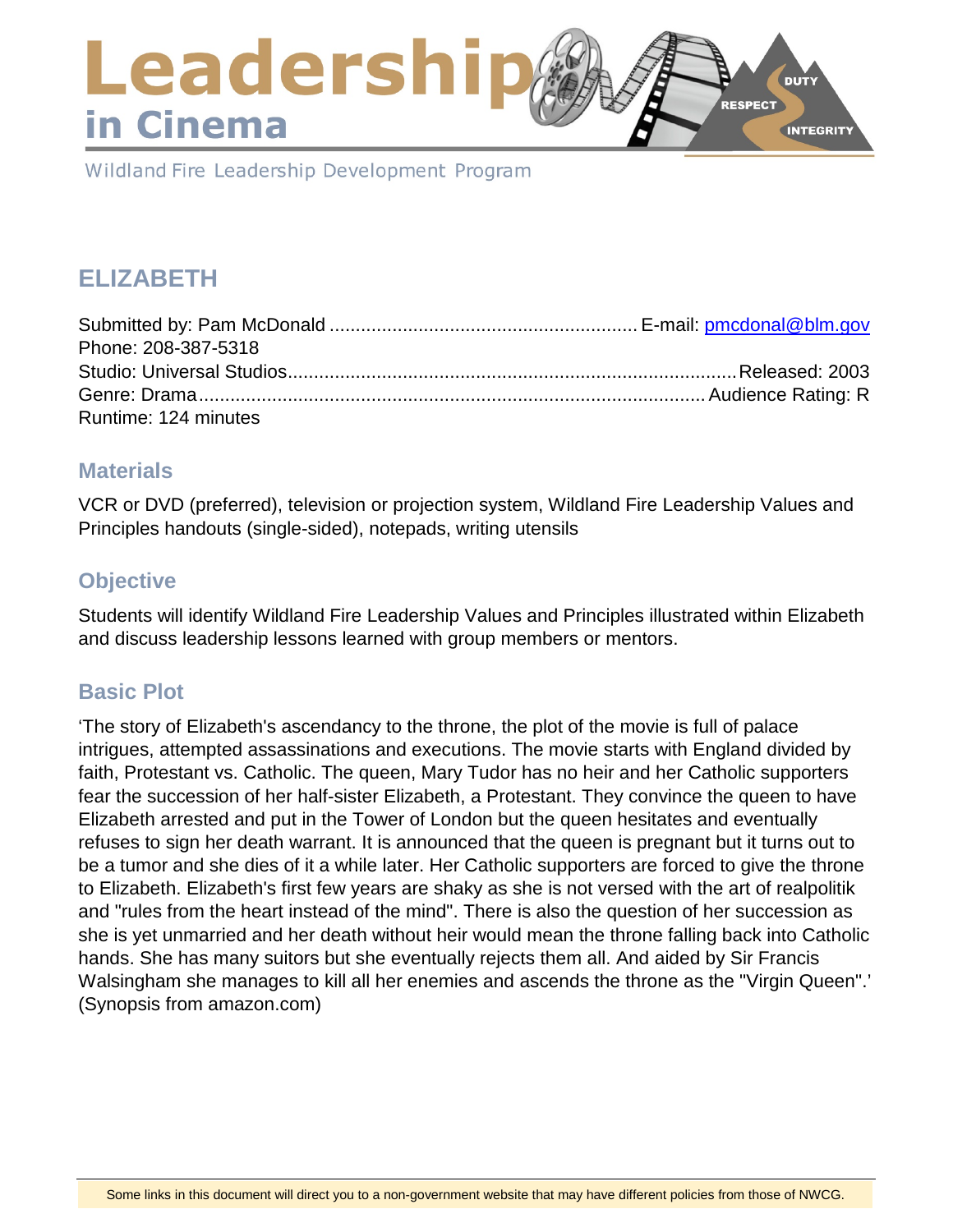## **Cast of Main Characters**

# **Facilitation Options**

*Elizabeth* is an excellent film showing leadership conflicts of gender, power and politics. Various avenues can be pursued depending upon the facilitator's intent. At a minimum, students can identify the Wildland Fire Leadership Values and Principles that are illustrated in the film. Students should be less concerned with how many principles they view within the film and more concerned with how the principles they do recognize can be used in their self development as a leader.

The film can be viewed in its entirety or by clip selection depending on facilitator intent and time schedules. Another method is to have the employee(s) view the film on his/her and then hold the discussion session.

## **Full-film Facilitation Suggestion:**

When opting for the full-film method, the facilitator should determine a good breaking point near the middle of the film.

- 1. Review the Wildland Fire Leadership Values and Principles with students.
- 2. Advise students to document instances within the film that illustrate/violate the Wildland Fire Leadership Values and Principles on the handout provided.
- 3. Break students into small discussion groups.
- 4. Show students *Elizabeth*.
- 5. Break. (Suggestion: After Elizabeth's speech to Parliament and Walsingham releases the bishops—counter approximately 58:35)
- 6. Begin the guided discussion.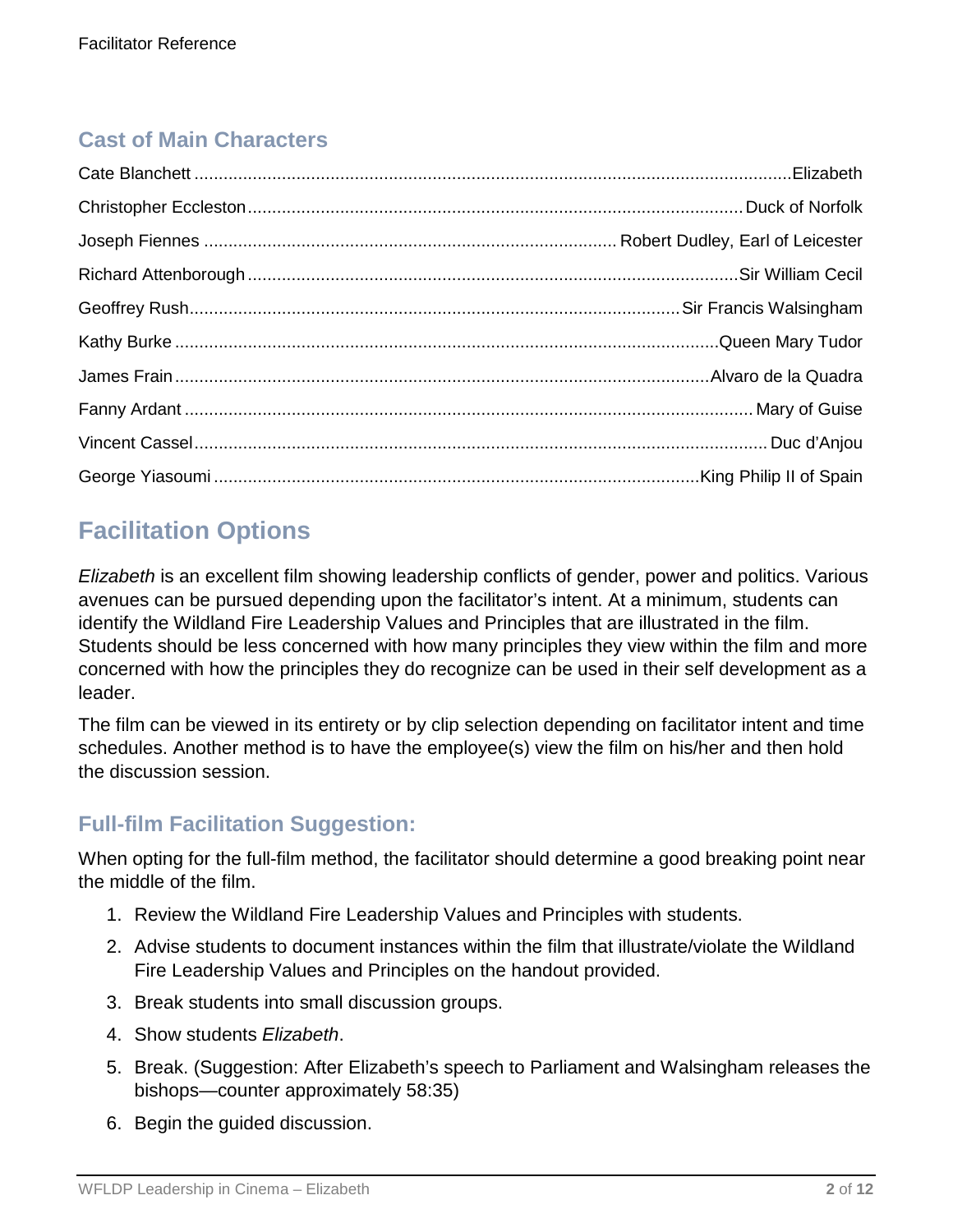- 7. Provide a short synopsis with some "ticklers" to pay attention before beginning the rest of the film.
- 8. Resume the film.
- 9. Have students discuss their findings and how they will apply leadership lessons learned to their role in wildland fire suppression. Facilitate discussion in groups that have difficulty.
- 10.Wrap up the session and encourage students to apply leadership lessons learned in their personal and work lives.

## **Clip Facilitation Suggestion:**

- 1. Review the Wildland Fire Leadership Value or Principle(s) targeted for discussion. (May be given or ask students to identify the value or principle being illustrated after viewing the clip.)
- 2. Show the clip.
- 3. Facilitate discussion regarding the selected clip and corresponding value and/or principle.
- 4. Break students into small discussion groups.
- 5. Have students discuss their findings and how they will apply leadership lessons learned to their role in wildland fire suppression. Facilitate discussion in groups that may have difficulty.
- 6. Wrap up the session and encourage students to apply leadership lessons learned in their personal and work lives.

## **Possible Clip Usage:**

The following clips may assist facilitators with leadership discussions. All times are approximate.

| $11:00 - 13:20$ | Elizabeth has been arrested for conspiring with Sir Thomas Wyat (Wyatt)<br>and others. She is pressed to confess but only pleads her innocence.                                                       |
|-----------------|-------------------------------------------------------------------------------------------------------------------------------------------------------------------------------------------------------|
| $16:00 - 19:00$ | Elizabeth meets with Queen Mary—tells her she has nothing to confess.<br>Mary wants Elizabeth to promise to uphold the Catholic faith. Elizabeth<br>promises only to "act as my conscience dictates." |
| $40:43 - 43:27$ | Elizabeth meets with her advisers/counselors regarding Mary of Guise<br>amassing French troops in Scotland and striking them before being struck.                                                     |
| $46:51 - 49:27$ | Elizabeth hears of devastating loss of English troops in Scotland as well as<br>the bishops' lack of support and recognition of her power. She admits her<br>mistake to Walsingham.                   |
| $53:28 - 57:45$ | Elizabeth addresses Parliament—the bishops. Walsingham has<br>imprisoned the six most vocal bishops.                                                                                                  |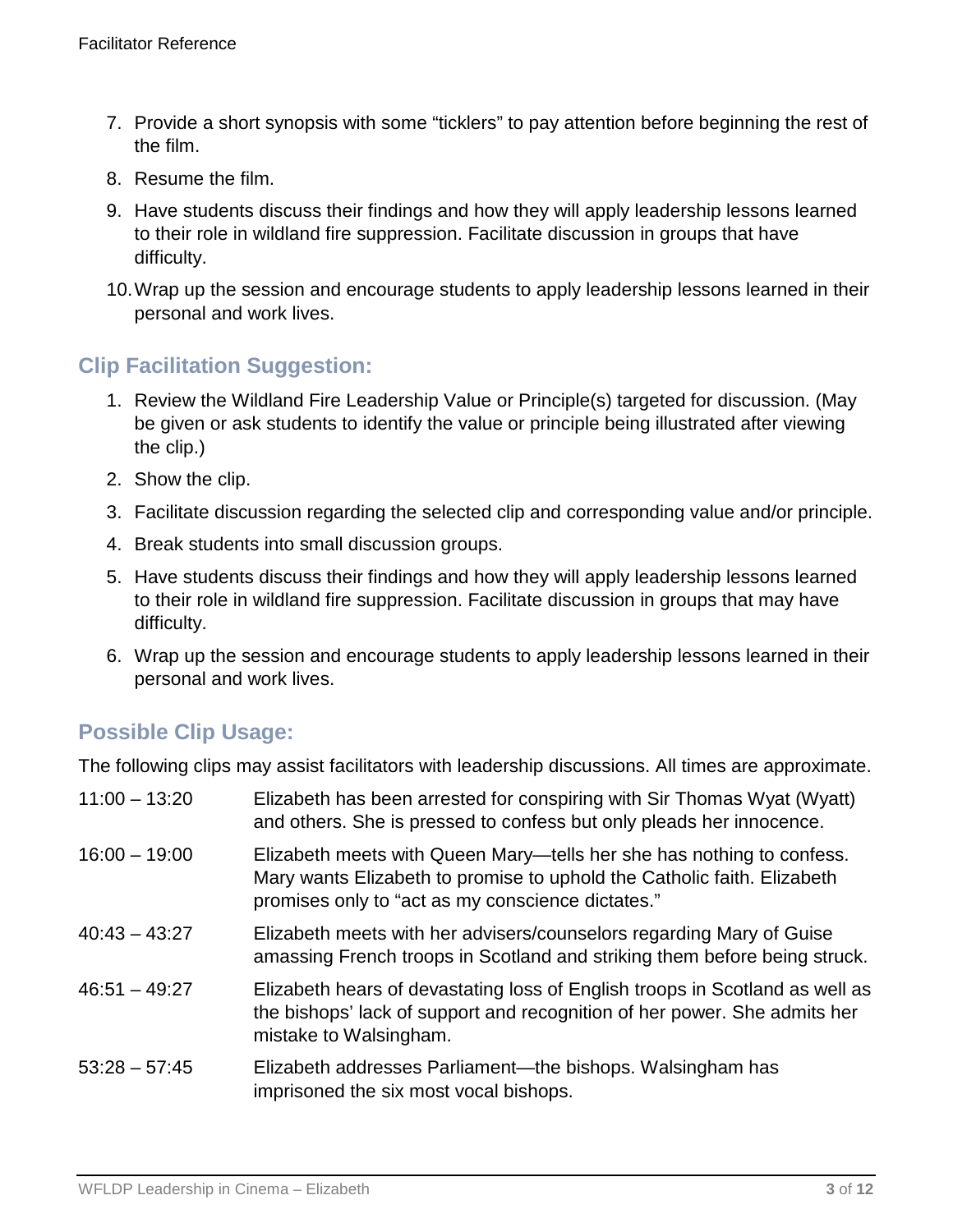| $1:18:05 - 1:21:01$ | Elizabeth tells those near there will be no more talk of marriage. She gives<br>her "I will have one mistress here and no master!" speech.                                                                                                                 |
|---------------------|------------------------------------------------------------------------------------------------------------------------------------------------------------------------------------------------------------------------------------------------------------|
| $1:35:10 - 1:37:31$ | Elizabeth learns from Sir William of Mary of Guise's death and claims to<br>know nothing of it. Elizabeth confronts Sir William regarding his leadership.<br>She will follow her own opinion and wants him to retire. She designates<br>him Lord Burghley. |
| $1:47:18 - 1:48:30$ | Walsingham addresses the arrested Norfolk regarding what he could have<br>been if he had the courage to be loyal.                                                                                                                                          |
| $1:52:36 - 1:54:03$ | Elizabeth counsels with Walsingham about her leadership and future.                                                                                                                                                                                        |

## **Mentor Suggestion**

Use either method presented above. The mentor should be available to the student to discuss lessons learned from the film as well as incorporating them to the student's leadership selfdevelopment plan.

Encouraging individuals to keep a leadership journal is an excellent way to document leadership values and principles that are practiced.

Suggest other Leadership Toolbox items that will contribute to the overall leadership development of the student.

## **Film/Book Discussion:**

Consider having a few students read Alan Axlerod's **Elizabeth I CEO: Strategic Lessons from the Leader Who Built an Empire**. Lead a discussion between students who have read the book and those who watched the film. The film shows only the beginning of Queen Elizabeth's reign; students who read the book can elaborate on later events.

## **References**

Axlerod, Alan. **Elizabeth I CEO: Strategic Lessons from the Leader Who Built an Empire**. Prentice Hall Press. 2000.

Hyperlinks have been included to facilitate the use of the Wildland Fire Leadership Development Program website. Encourage students of leadership to visit the [website \(https://www.fireleadership.gov/\)](https://www.fireleadership.gov/).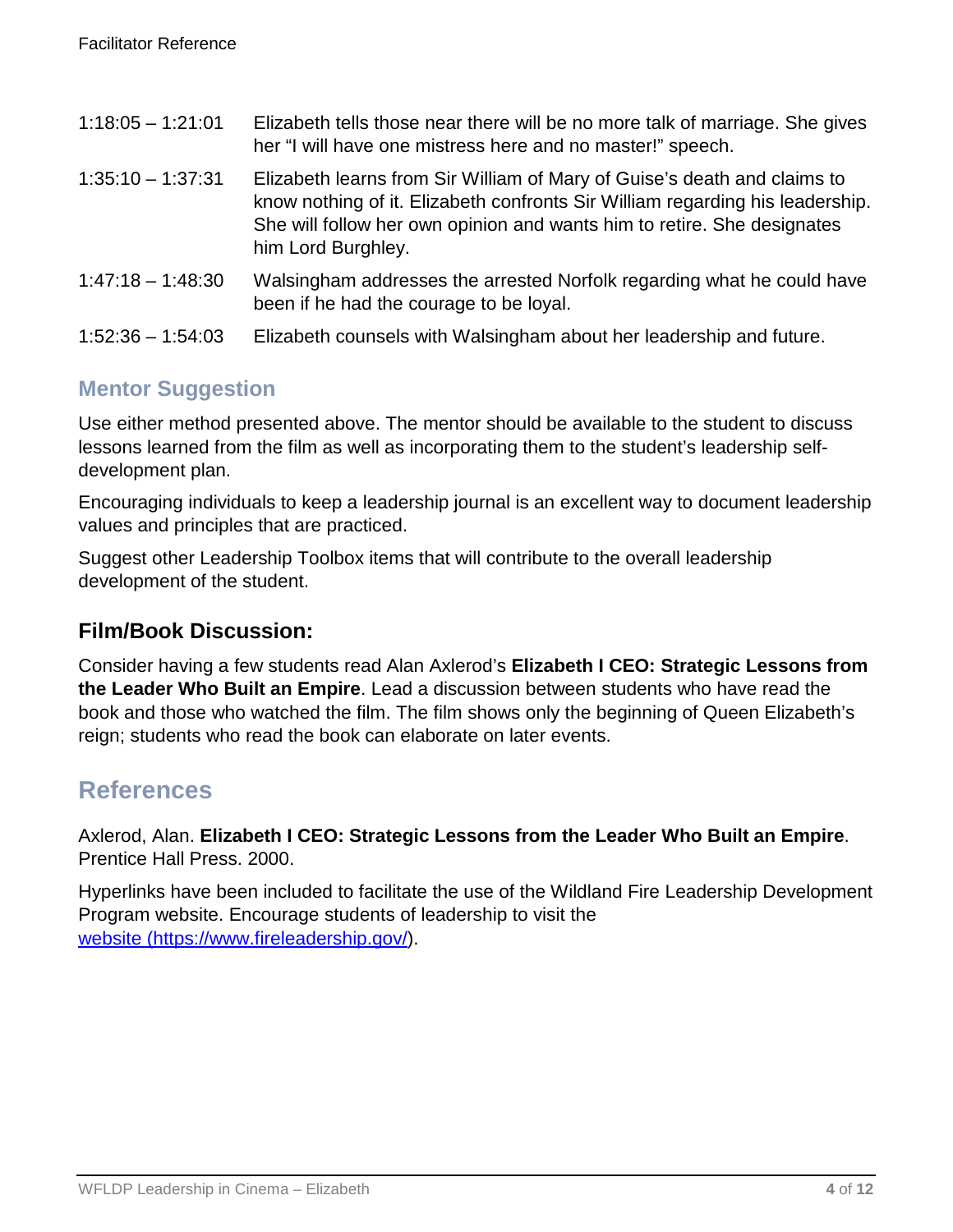The following clips illustrate the Wildland Leadership Values and Principles (a support or violation of). These are only guidelines and may be interpreted differently by other views; they are presented as a guide for facilitation.

## **Duty**

- Elizabeth convinces Parliament to unify Catholics and Protestants into a single Church of England. (Be proficient in your job, both technically and as a leader.)
- Elizabeth entertains suitors and considers marrying Duc d'Anjou but backs out when she sees the union would reap few benefits for herself or England. (Develop contingencies and consider consequences.)
- Elizabeth denounces men in her life by saying, "I will have one mistress here and no master!" (Take charge when in charge.)
- The Pope attempts to absolve Elizabeth of her power and have her killed. (Develop a plan to accomplish given objectives.)
- Queen Elizabeth retires Sir William when his leadership decisions and course of action clash with her own. (Consider individual skill levels and development needs when assigning tasks.)

### **Respect**

- Elizabeth ruled with passion and conviction. She claimed she married England. (Take care of your subordinate's needs.)
- Elizabeth presents her argument about unifying Catholics and Protestants into a single Church of England. (Keep your subordinates informed.)
- Bishops send young men to war with Scotland. (Violation: Consider team experience, fatigue and physical limitations when accepting assignments.)
- Elizabeth spares Lord Robert Dudley's life to reminder her of how close she came to danger and Arundel because of his kindness when she was imprisoned; all others were executed. (Apply disciplinary measures equally.)
- The Church of England lacks the Virgin Mary icon. Elizabeth's subjects need and icon. (Observe human behavior.)

## **Integrity**

- Elizabeth promises Queen Mary that she will act as her conscience dictates when she comes to power. (Keep your superiors informed of your actions.)
- Queen Elizabeth asks her counselors whether she should attack Mary of Guise in Scotland. (Actively listen to feedback from your subordinates.)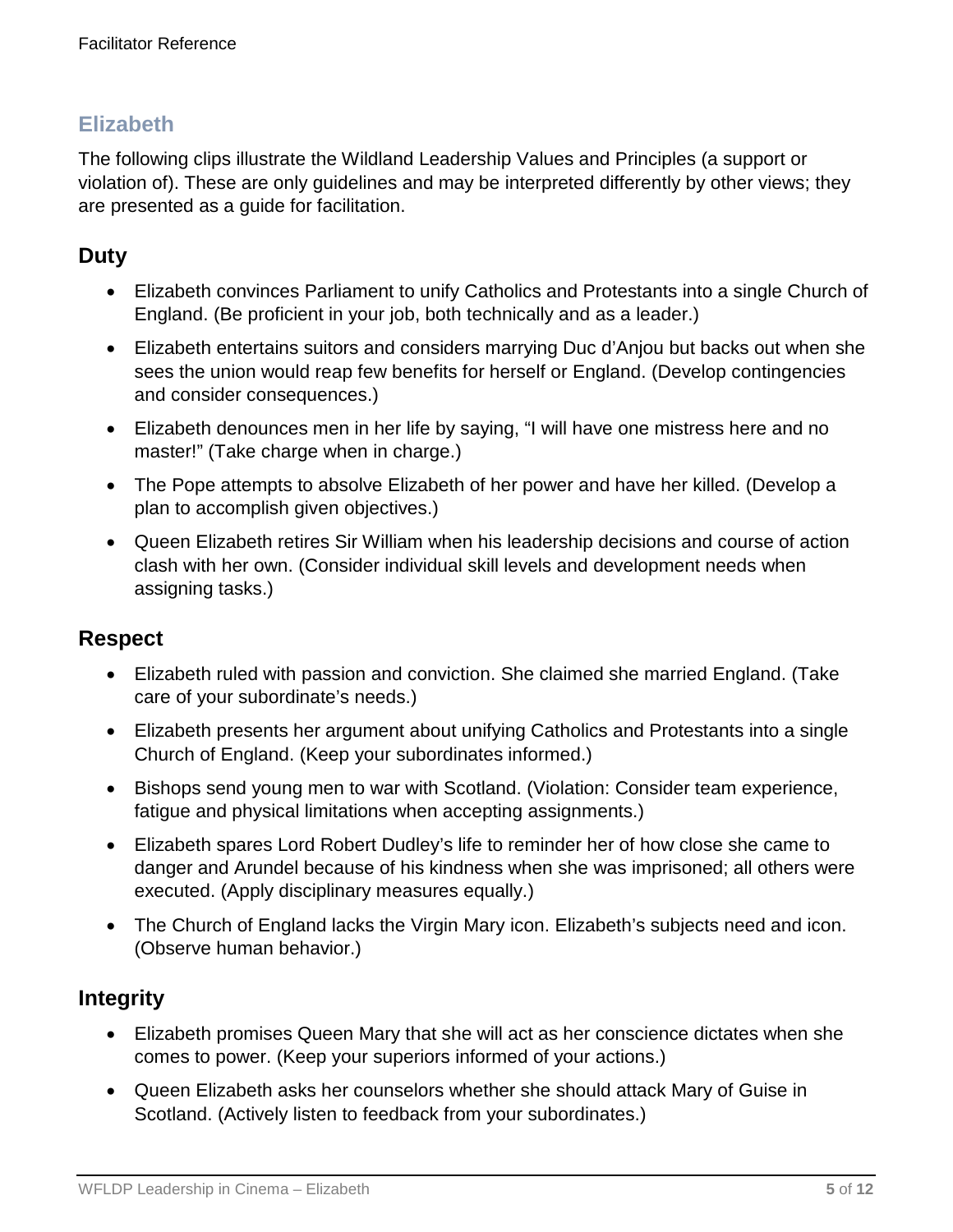- Queen Elizabeth recognizes her mistake in going to war with Scotland. (Don't show discouragement when facing set backs. Accept full responsibility for and correct poor team performance.)
- Elizabeth trusts Walsingham as he was the only one to tell her not to go to war. (Credit subordinates for good performance.)
- While Norfolk is being arrested, Walsingham tells Norfolk that he was the most powerful man in England but could have been greater still if only he had the courage to be loyal and not been so vain. (Choose the difficult right over the easy wrong.)

## **Guided Discussion – Possible Answer**

- 1. Elizabeth was well educated. How important is continual learning for successful leadership development?
	- **Answers will vary.**
	- **The Wildland Fire Leadership Development Program believes in the term**  *students of fire***. Individuals are encouraged to participate in all aspects of the program including, but not limited to items available through the [Leadership Toolbox.](https://www.fireleadership.gov/)**
- 2. Queen Mary ruled with a heavy, bloody hand whereas her half-sister Elizabeth ruled with compassion and conviction. Which leadership style worked best?
	- **Answers will vary.**
	- **Discussion may revolve around the length of rule and the respect the English subjects had for each woman.**
- 3. What made Elizabeth such a successful leader?
	- **Answers will vary.**
	- **Surrounded herself with skillful advisers—from the past and her own.**
	- **Well-educated.**
	- **Loyal to subjects.**
	- **Refer to Axelrod's book—136 strategic lessons.**
- 4. What seems to be Elizabeth's commander's intent when she assumes power?
	- **Unification of the Catholics and Protestants into a single Church of England with a common prayer book and purpose—an act of uniformity.**
- 5. How important are alliances as a leader? What advantages and disadvantages did you observe from alliances that were made or not entered into during this film? How did Mary and Elizabeth differ in their opinion of alliances with foreigners?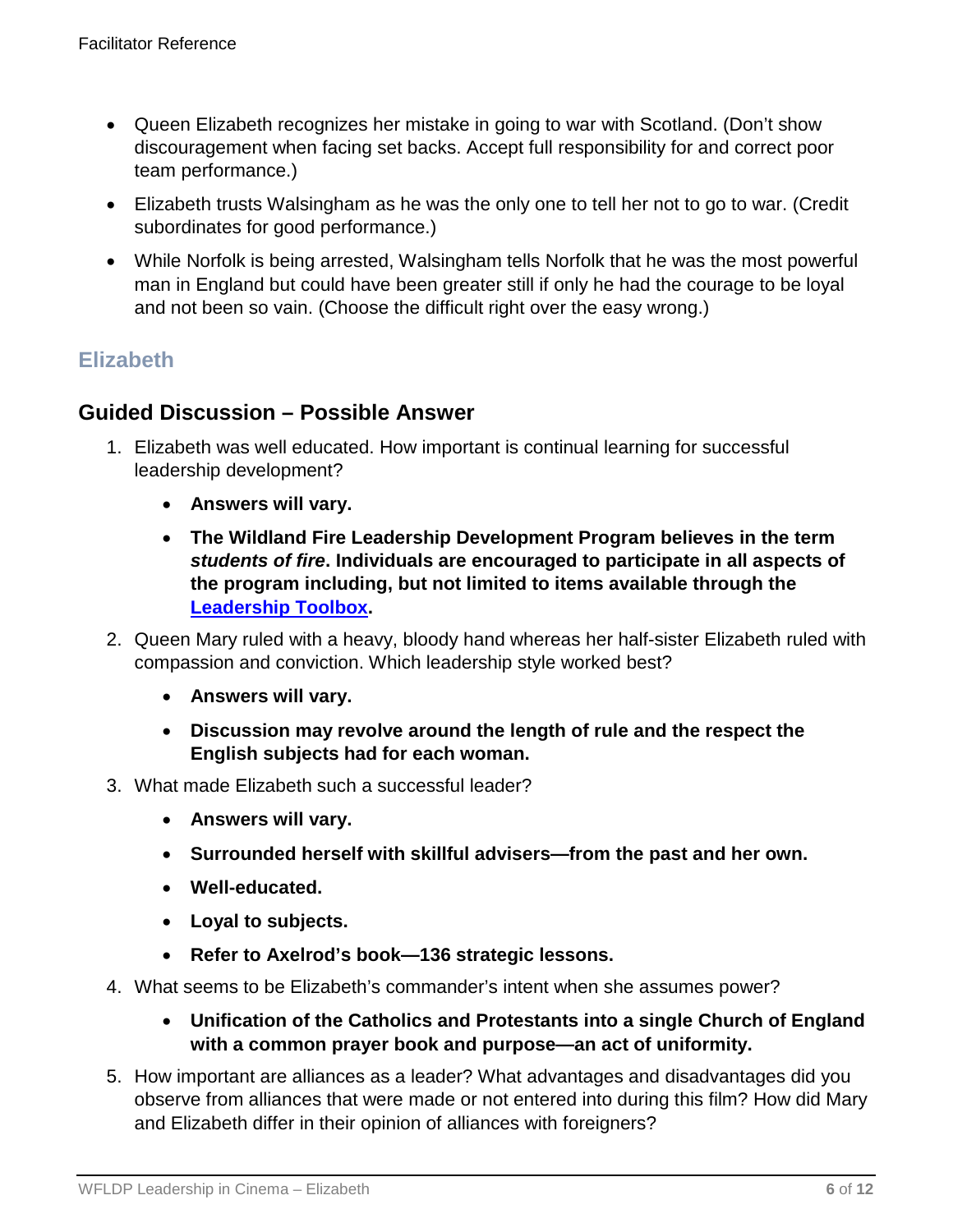- **Answers will vary.**
- **Advantages: Less conflict, means by which to extend power and influence**
- **Disadvantages: Loss of control, less ability to look out for one's subjects, intensified political unrest**
- **Mary did not really care about the consequences that the alliances she formed affected her subjects. Elizabeth put her subjects first and foremost.**
- 6. Who seems to be a major contributor to Queen Elizabeth's success as a leader? Discuss your answer.
	- **Answers may vary.**
	- **Sir Francis Walsingham seems to be Queen Elizabeth's most loyal adviser and protector. Although he took manners into his own hands on occasion, he did so with the intent to promote Queen Elizabeth and secure the protestant faith in England.**
- 7. One of Elizabeth's biggest leadership challenges was being a woman in a maledominated society. How does this compare with the wildland fire culture? Discuss challenges that women may encounter in leadership positions within the wildland fire service.
	- **Answers will vary.**
	- **This culture is similar to that of the wildland fire service. Wildland firefighting has a predominately male firefighting force.**
	- **Answers will vary but may include discrimination and lack of respect from subordinates. Ensure that students do not use names and discuss EEO— "Do What's Right." Gender should not be a factor that determines leadership success. Refer to the Wildland Fire Leadership Values and Principles.**
- 8. When Elizabeth assumes power, England and her closest advisers are split along religious lines. What does she do to bring team cohesion? What flaw exists in her plan to unify Catholics and Protestants? What does Elizabeth do to fix the flaw? What tools exist within the Wildland Fire Leadership Development Program to build and manage the team?
	- **Elizabeth keeps a few previous advisers and adds her own to the group.**
	- **Elizabeth presents a very commanding speech regarding the need for unification. She makes light of her gender and states she cannot force them because she is a woman. They must vote their consciences.**
	- **The role of the Virgin Mary was diminished in the Church of England. Elizabeth fills in the void by assuming the role of Virgin Queen. She presents herself as virgin-like and vows marriage to England putting her subjects above her own desires.**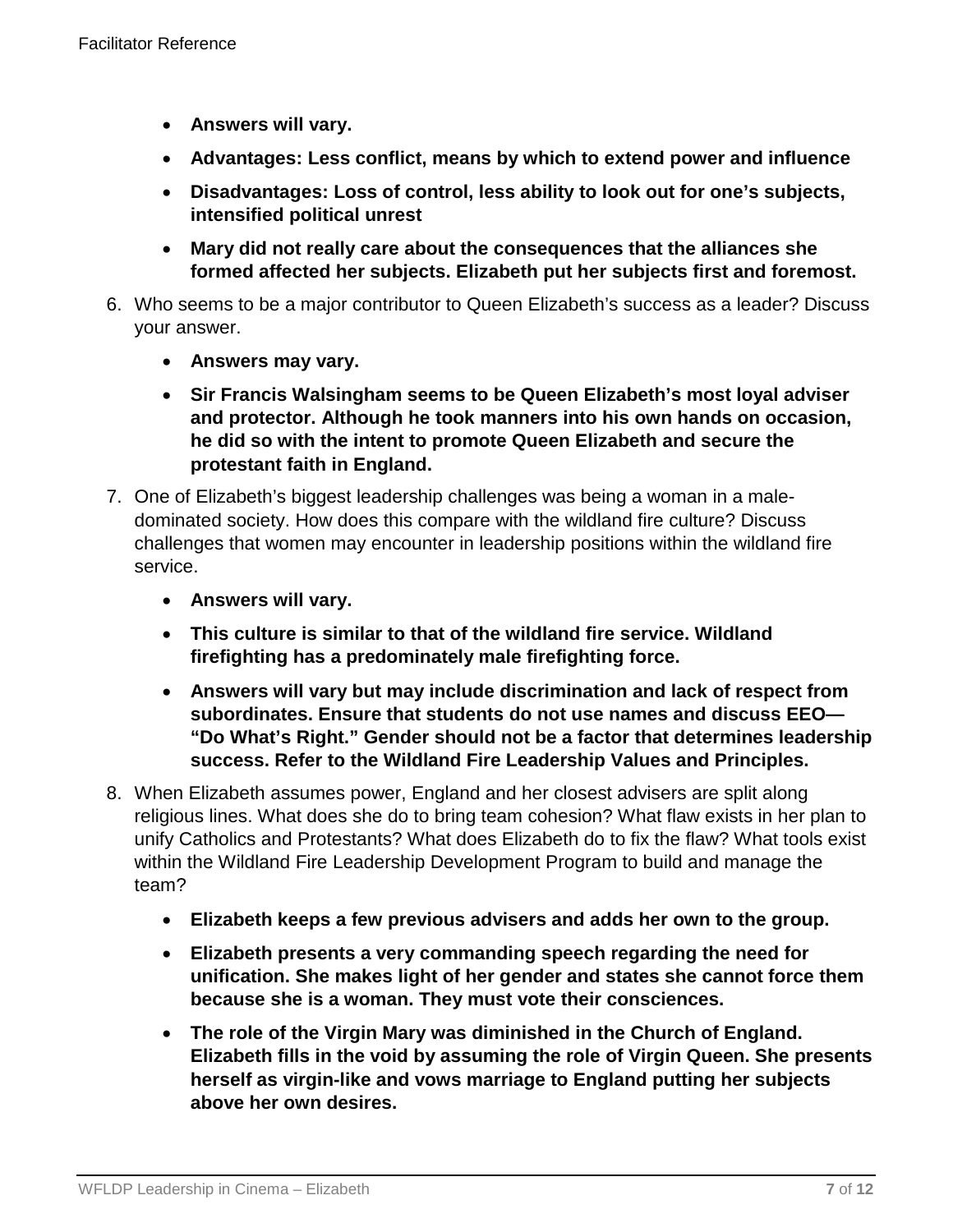- **The Leadership Toolbox located on the Wildland Fire Leadership Web site lists many items to assist teamwork. Some include MCS' Crew Cohesion Assessment, leadership training scenarios and camps, STEX/TDGS, staff rides, etc.**
- **This may be a good time to administer the Crew Cohesion Assessment.**
- 9. Abuse of power occurs with some leaders. What character(s) display the need for his/her own vanity and power above all else? Discuss examples of abuse of power you have witnessed in the wildland fire community? How did you handle the situation? Keep the discussion about actions and avoid names.
	- **Answers may vary, but may include Norfolk's eye on the crown. He plots throughout the movie on ways of succeeding. He is encouraged by the Pope and others of power. Sir Walsingham says the following to Norfolk: "You were the most powerful man in England that could have been greater still. But you had not the courage to be loyal only the conviction of your own vanity."**
- 10. Elizabeth is known for being a communicator. How important is communication when leading people? How can the wildland fire leader improve communication? (Which Wildland Fire Leadership Values and Principles relate to communication?)
	- **Answers will vary.**
	- **Communication is a key leadership action. Fourteen of the 33 Wildland Fire Leadership Values and Principles directly relate to communication.**
	- **Practice. Issue clear instructions. Use positive feedback to modify duties, tasks and assignments when appropriate. Clearly state expectations. Keep your subordinates informed. Provide accurate and timely briefings. Give the reason (intent) for assignments and tasks. Make yourself available to answer questions at appropriate times. Conduct frequent debriefings with the team to identify lessons learned. Provide early warning to subordinates of tasks they will be responsible for. Ask questions of peers and superiors. Actively listen to feedback from subordinates. Credit subordinates for good performance. Keep your superiors informed of your actions. Share the hazards and hardships with your subordinates.**

## **Book/Film Discussion Topics**

Have students read Alan Axelrod's **Elizabeth I CEO – Strategic Lessons from the Leader Who Built an Empire.**

- Lead a discussion comparing the Wildland Fire Leadership Values and Principles with Axelrod's 136 strategic lessons.
- Lead a discussion comparing and contrasting the filmmaker's portrayal of Elizabeth I with Axelrod's representation.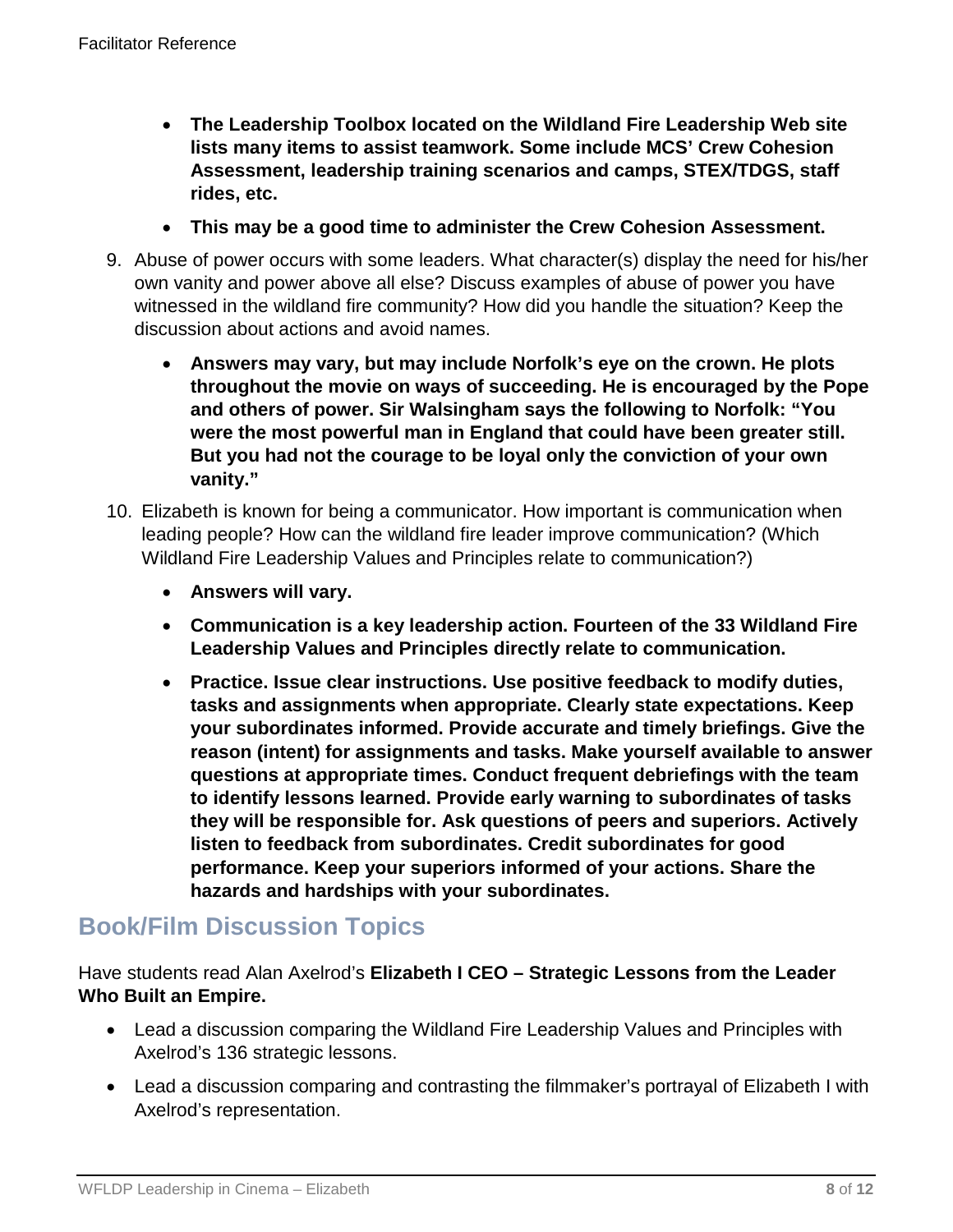- Discuss methods Elizabeth used to "survive" in a male-dominated society.
	- o **"She used a combination of prudence, boldness, and genius"**
	- o **Refer to the section titled** *A Woman in a Man's World.*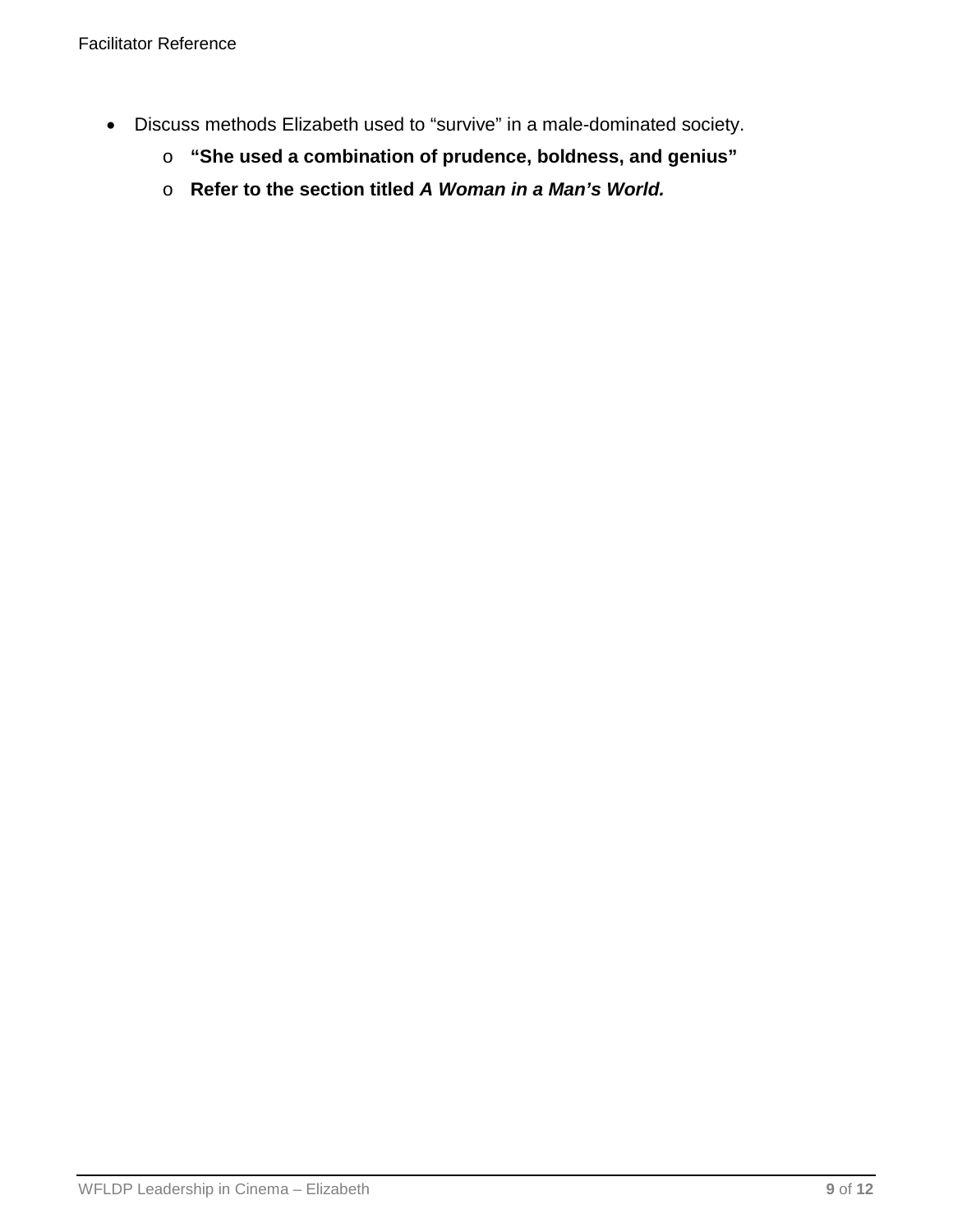#### Be proficient in your job, both technically & as a leader.

- Take charge when in charge.
- Adhere to professional standard operating procedures.
- Develop a plan to accomplish given objectives.

#### Make sound & timely decisions.

- Maintain situation awareness in order to anticipate needed actions.
- Develop contingencies & consider consequences.
- Improvise within the commander's intent to handle a rapidly changing environment.

#### Ensure that tasks are understood, supervised, accomplished.

- Issue clear instructions.
- Observe & assess actions in progress without micro-managing.
- Use positive feedback to modify duties, tasks & assignments when appropriate.

#### Develop your subordinates for the future.

- Clearly state expectations.
- Delegate tasks that you are not required to do personally.
- Consider individual skill levels & developmental needs when assigning tasks.

#### Know your subordinates and look out for their well-being.

- Put the safety of your subordinates above all other objectives.
- Take care of your subordinate's needs.
- Resolve conflicts between individuals on the team.

#### Keep your subordinates informed.

- Provide accurate & timely briefings.
- Give the reason (intent) for assignments & tasks.
- Make yourself available to answer questions at appropriate times.

#### Build the team.

- Conduct frequent debriefings with the team to identify lessons learned.
- Recognize accomplishments & reward them appropriately.
- Apply disciplinary measures equally.

#### Employ your subordinates in accordance with their capabilities.

- Observe human behavior as well as fire behavior.
- Provide early warning to subordinates of tasks they will be responsible for.

- Consider team experience, fatigue & physical limitations when accepting assignments.

#### Know yourself and seek improvement.

- Know the strengths/weaknesses in your character & skill level.
- Ask questions of peers & supervisors.
- Actively listen to feedback from subordinates.

#### Seek responsibility and accept responsibility for your actions.

- Accept full responsibility for & correct poor team performance.
- Credit subordinates for good performance.
- Keep your superiors informed of your actions.

#### Set the example.

- Share the hazards & hardships with your subordinates.
- Don't show discouragement when facing setbacks.
- Choose the difficult right over the easy wrong.







**DOTT**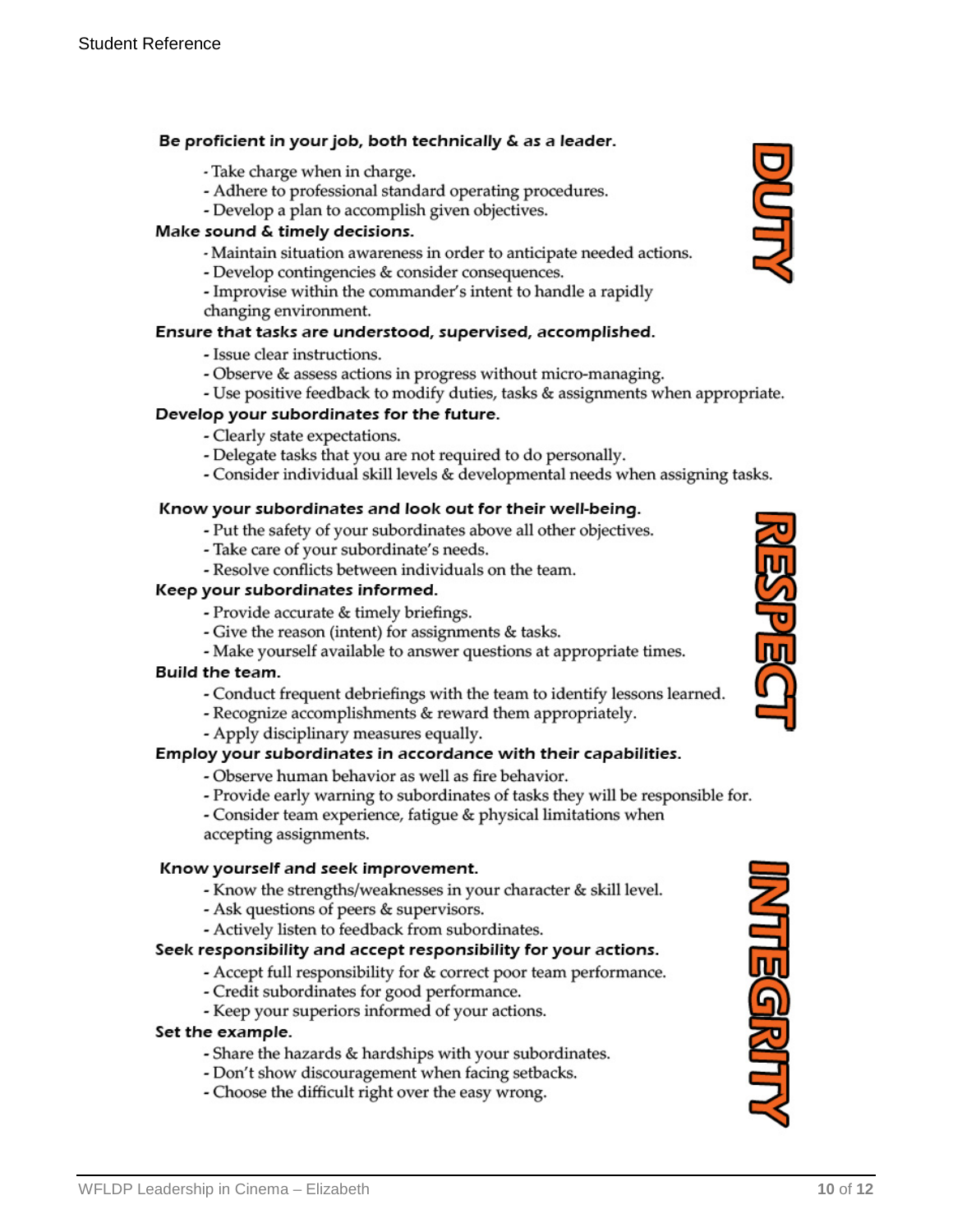- 1. Document film clips illustrating/violating the Wildland Fire Leadership Values and Principles.
- 2. Discuss leadership lessons learned from the film with group members or mentor.

### **Duty**

- 1. Be proficient in your job, both technically and as a leader.
- 2. Make sound and timely decisions.
- 3. Ensure that tasks are understood, supervised and accomplished.
- 4. Develop your subordinates for the future.

### **Respect**

- 1. Know your subordinates and look out for their well-being.
- 2. Keep your subordinates informed.
- 3. Build the team.
- 4. Employ your subordinates in accordance with their capabilities.

### **Integrity**

- 1. Know yourself and seek improvement.
- 2. Seek responsibility and accept responsibility for your actions.
- 3. Set the example.